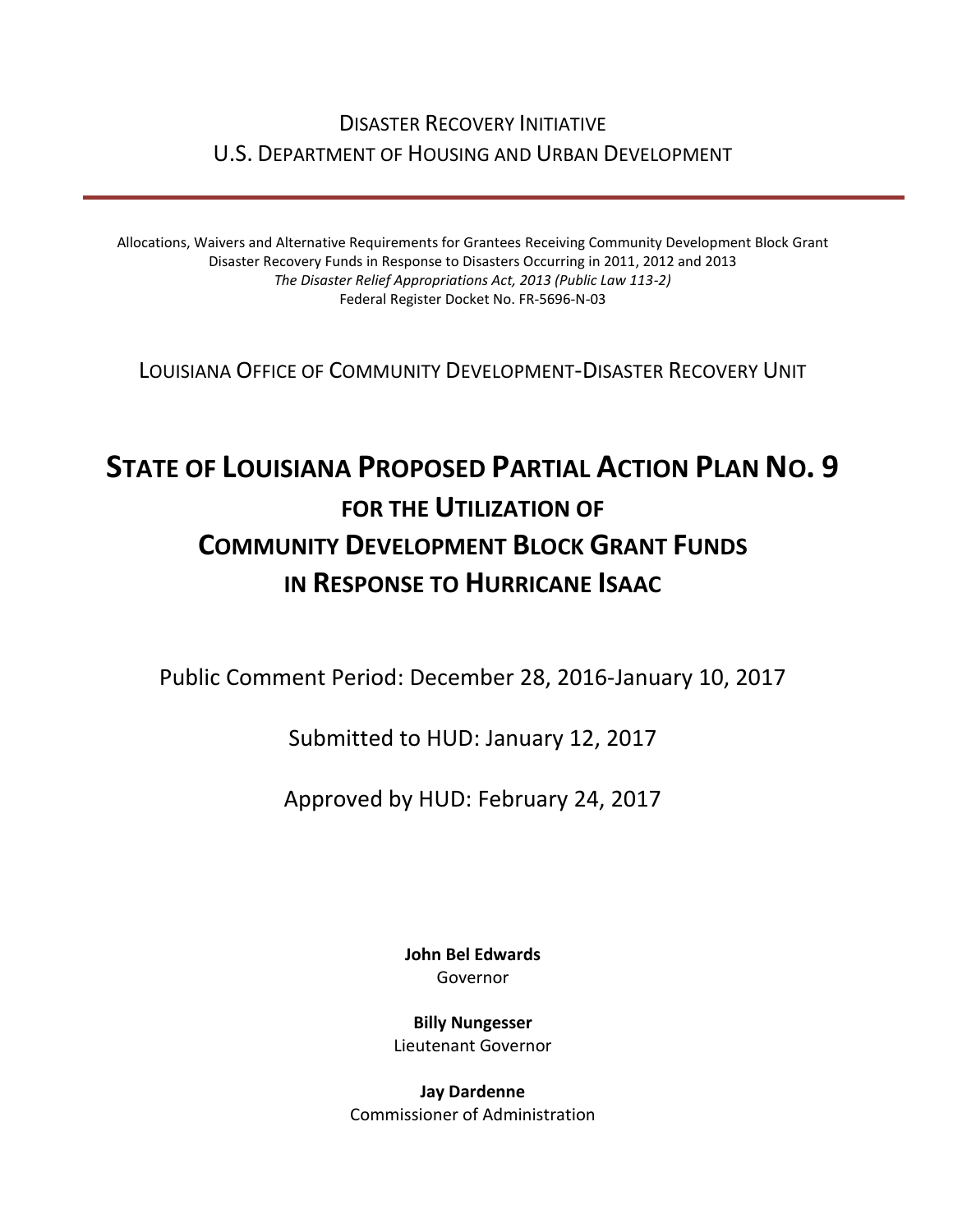#### **I. Overview**

This Partial Action Plan No. 9 identifies Lafourche and St. Martin Parishes as additional grantees for the HMA LMI Cost-Share Program.

| <b>Allocations</b>                | <b>Total</b><br><b>Allocation</b> | % of Allocation |
|-----------------------------------|-----------------------------------|-----------------|
|                                   |                                   |                 |
| St. John the Baptist Parish       | \$32,674,000                      | 50.8%           |
| <b>Plaguemines Parish</b>         | \$16,953,000                      | 26.3%           |
| <b>FEMA Cost-Share</b>            | \$5,886,000                       | 9.1%            |
| State Admin. and Planning         | \$3,320,000                       | 5.2%            |
| <b>LMI HMA Cost-Share</b>         | \$2,714,277                       | 4.2%            |
| Homeowner Rehabilitation Program  | \$1,731,807                       | 2.7%            |
| Parish Recovery Priority Projects | \$1,100,000                       | 1.7%            |
| Total:                            | \$64,379,084                      | 100%            |

### **II. Overall Grant Impact**

Lafourche and St. Martin Parishes were impacted by Hurricane Isaac, did not receive direct allocations of CDBG-DR funds, and have demonstrated a need for cost-share funds for LMI households participating in their Hazard Mitigation Elevation Programs.

| <b>Parish</b> | <b>Previous Allocation</b> | <b>Current Allocation</b> |
|---------------|----------------------------|---------------------------|
|               |                            |                           |
| Lafourche     | \$0.00                     | \$125,000.00              |
| Livingston    | \$450,000.00               | \$450,000.00              |
| St. Martin    | \$0.00                     | \$125,000.00              |
| Tangipahoa    | \$450,000.00               | \$450,000.00              |
| Terrebonne    | \$578,152.86               | \$578,152.86              |
| Washington    | \$240,000.00               | \$240,000.00              |
| Unallocated   | \$996,124.14               | \$746,124.14              |
| <b>Total</b>  | \$2,714,277.00             | \$2,714,277.00            |